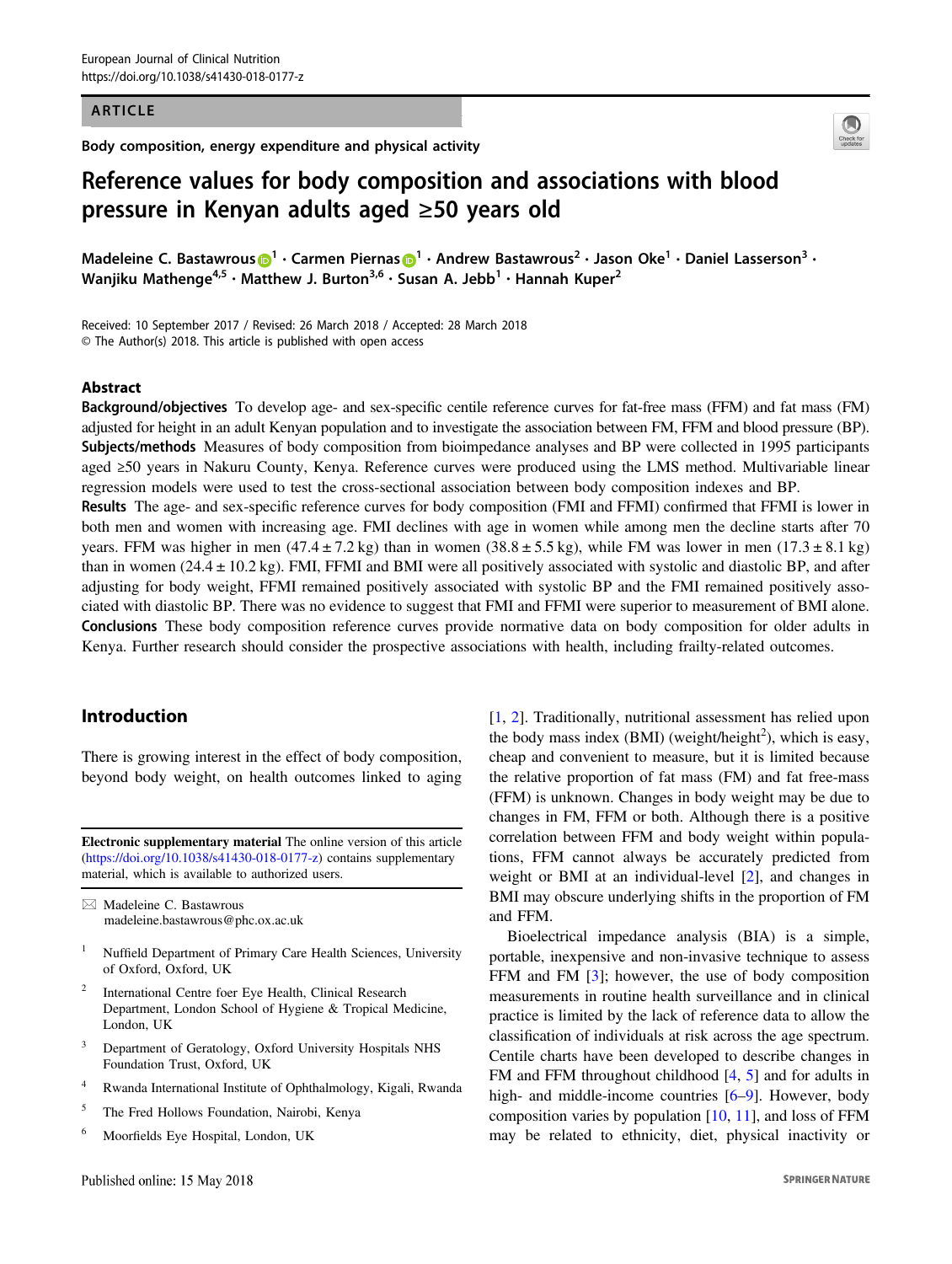disease in older adults [[12,](#page-7-0) [13\]](#page-7-0). Reference data are especially limited in African populations [\[12](#page-7-0)] and resource-poor settings [[14\]](#page-7-0). Population-specific body composition reference data will help to elucidate age-related changes associated with ill-health, and will allow more accurate characterization of individuals at greatest risk of disability and morbidity so they can receive targeted support. This is especially important in low- and middle-income countries where the double burden of non-communicable diseases (NCDs) and infectious disease coupled with limited health systems means that healthcare resources need to be carefully prioritized [\[15](#page-7-0)–[18](#page-7-0)].

There is growing evidence that FM and FFM are independent risk factors for NCDs. FM has been shown to be strongly associated with increased risk of chronic diseases such as hypertension, hyperlipidemia and insulin resistance [\[19](#page-7-0)]. Conversely, reductions in FFM are characteristic of aging and independently associated with worse health outcomes and disabilities [[20,](#page-7-0) [21\]](#page-7-0), leading to frailty, reduced life expectancy in healthy subjects and impaired quality of life associated with weakness, alongside increased personal and healthcare costs [[22](#page-7-0)–[24\]](#page-7-0). In addition, loss of FFM, or more specifically skeletal muscle mass (SMM) in combination with increased adiposity, known as sarcopenic obesity, is increasingly recognized as a major health concern in the aging population because of its association with a higher risk of cardiometabolic and functional abnormalities [[25\]](#page-7-0). A previous study found an increased risk of hypertension among those with sarcopenic obesity [\[26](#page-7-0)].

This study aimed firstly to develop age- and sex-specific centile reference curves for FFM and FM derived from BIA in an adult Kenyan population. Secondly, we aimed to investigate the association between demographic characteristics and body composition measures; and to compare the predictive value of FFM and FM relative to BMI for the association with systolic and diastolic blood pressure (BP).

# Methods

## Study population

This study used data from a subsample of participants ( $n =$ 1995) from the longitudinal Nakuru Eye Disease Cohort Study [\[27](#page-7-0)]. The primary aim of the study was to establish a survey which formed the baseline to a 6-year prospective cohort study to estimate the incidence and progression of eye disease in this population and the data collection reflected these goals. The initial study population was determined following a baseline population-based survey conducted in 2007–2008 with the aim of recruiting a sample of ~5000 participants aged ≥50 years, based on an expected prevalence of a visual acuity of  $\langle 6/12 \rangle$  in the better eye caused by posterior segment disease of 3.0%. A total of 100 clusters each of 50 participants were selected with a probability proportional to the size of the population across Nakuru district. Households were selected within clusters using a modified compact segment sampling method. In total, 4381 participants at baseline (87.4% response rate) underwent complete examination across 100 clusters. A follow-up examination was conducted 5.6 years later (January 2013 to March 2014), in which 2170 (50%) participants were followed up. Among these, 1995 participants (n  $= 950$  men and  $n = 1045$  women, 92% of the follow-up sample) had complete data on body composition and BP, which was used for the present analysis.

Further details of all the procedures undertaken for all participants who attended an examination clinic at baseline and follow-up are available elsewhere [\[27\]](#page-7-0). Structured interviews were performed in the participant's preferred language covering (i) demographic; (ii) past medical and ocular history including medication and relevant family history; (iii) known NCD risk factors; and (iv) socioeconomic status based on job, housing conditions, ownership of material goods and livestock which is translated in to a score based on previous work in the same population [\[28\]](#page-7-0).

The study adhered to the tenets of the Declaration of Helsinki and was approved by the Ethics Committee of London School of Hygiene & Tropical Medicine (LSHTM Ref 6192) and by the African Medical and Research Foundation (AMREF) Ethics Committee (AMREF-ESRC P44/12).

#### Anthropometry and BIA

As per protocol, a nurse recorded measures for height (m) (Leicester Height Measure, Chasmors Ltd, London) and weight (kg) (Seca 761, Williams Medical Supplies, London). BMI was calculated as the weight (kg) divided by the squared height (m). BIA was performed in non-fasting and resting conditions, using a Tanita Segmental Body Composition Monitor (BC-601, Tanita Corp). This study used data on FM and FFM, calculated as the sum of the predicted total muscle mass (which includes skeletal and smooth muscle and the water contained in those) and bone mineral mass.

Consistent with previous studies [\[9](#page-7-0), [29,](#page-7-0) [30](#page-7-0)] and in order to account for the fact that people with the same body weight and FM percentage who differ in height will have different body composition status, height-adjusted indexes for body composition were calculated: FMI (fat mass/ height<sup>2</sup>) and FFMI (fat-free mass/height<sup>2</sup>).

## Blood pressure

Three measurements of systolic and diastolic BP were taken using an Omron Digital Automatic Blood Pressure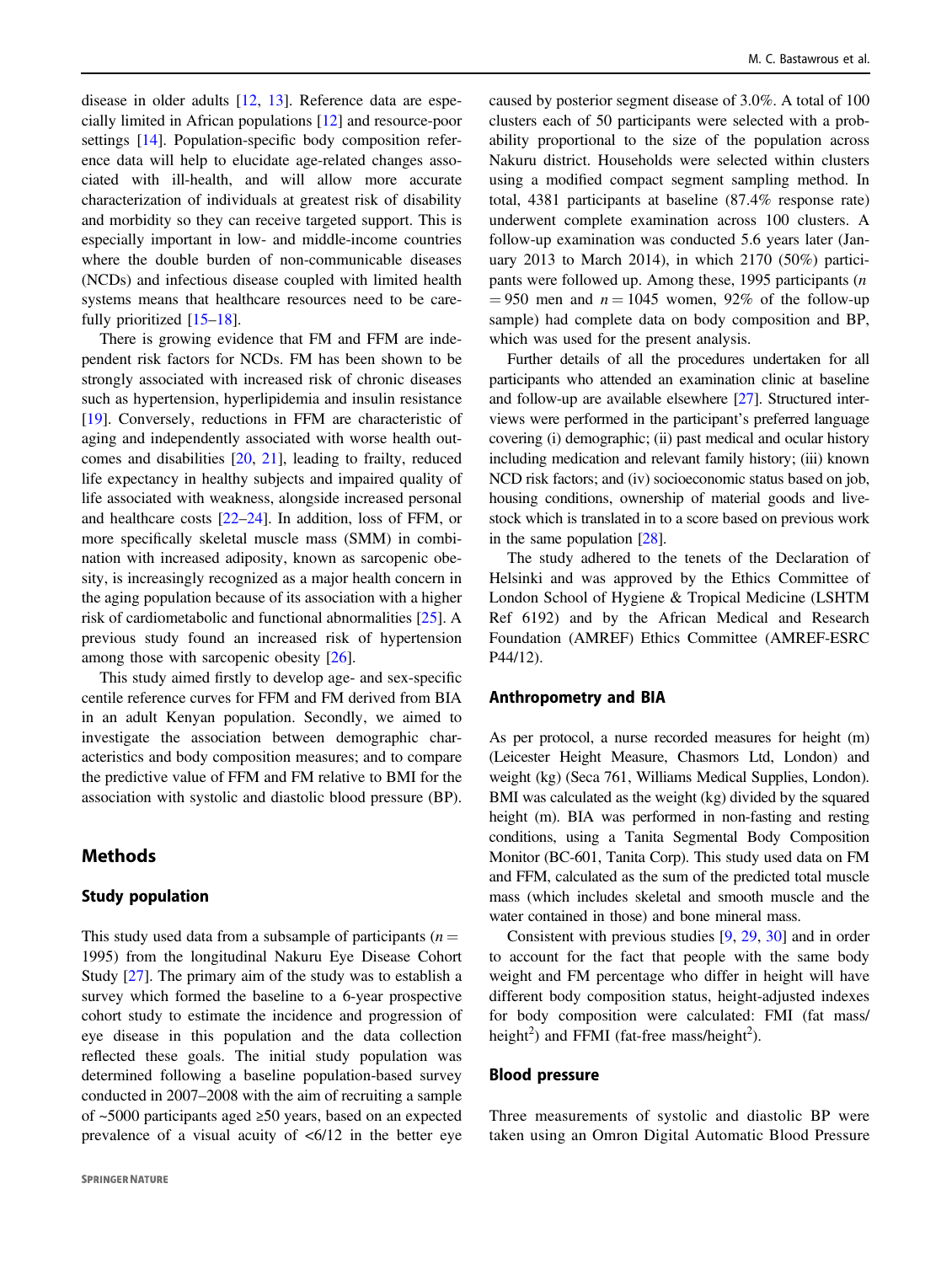Monitor (HEM907, Omron) after the study participant had been seated for at least 10 min and each reading was taken 10 min apart. The mean of the three measurements was used.

### Development of centile curves

Centile curves were constructed for men and women separately using the LMS method, which summarizes the data in terms of three smooth age-specific curves, namely L (lambda), M (mu) and S (sigma) [\[31\]](#page-7-0). The M and S curves correspond to the median and coefficient of variation of each body composition measure at each age, whereas the L curve allows for the age-dependent skewness in the distribution of each body composition measure. The LMS function from the R package GAMLSS was used to estimate age-specific centile curves [[32](#page-7-0), [33](#page-7-0)]. Following the same format of other growth reference curves [\[4](#page-6-0), [5](#page-6-0)], centile curves for FFMI and FMI were calculated, from the 2nd to the 98th percentiles, spaced two-thirds of an SD score apart.

#### Statistical analyses

Stata version 14 was used for the statistical analyses. For descriptive analyses, means (SD) or samples (%) were used to describe demographic characteristics, anthropometric and health characteristics among men and women separately. Mean FMI and FFMI in each percentile were summarized for different age groups: 50–59, 60–69; 70–79; 80+. Four multivariable linear regression models were used to describe the population characteristics associated with each body composition index (i.e., FFMI and FMI) as well as for the BMI. Mean values were predicted for each demographic characteristic. The means presented are unconditional means calculated by averaging over the other variables in the model rather than estimating the means at fixed levels of the other covariates (reference levels). Four independent multivariable linear regression models were run to obtain beta coefficients (95% confidence interval (CI)) for the association between each measure (FFMI, FMI and BMI) and systolic and diastolic BP with adjustment for confounding variables such as age, gender, tribe, urban/rural, education, smoking and alcohol intake. In order to compare the predictive value between each body composition index (FFMI and FMI) and BMI, partial Pearson's correlation coefficients were obtained from the above multivariable models. Values of each body composition index and BMI were standardized into z-scores before running the models to allow comparison of their partial Pearson's correlation coefficients.

Table 1 Demographic characteristics of the study population

|                              | Men $(n=950)$ |      | Women<br>$(n=1045)$ |      |  |
|------------------------------|---------------|------|---------------------|------|--|
| Demographic characteristics  | Mean/n        | SD/% | Mean/n              | SD/% |  |
| Age (years)                  | 67.8          | 8.7  | 66.6                | 8.9  |  |
| Maximum education level      |               |      |                     |      |  |
| None                         | 162           | 17.1 | 482                 | 46.1 |  |
| Primary                      | 525           | 55.3 | 409                 | 39.1 |  |
| Secondary/college/university | 252           | 26.5 | 130                 | 12.4 |  |
| Missing                      | 11            | 1.2  | 24                  | 2.3  |  |
| Socioeconomic status         |               |      |                     |      |  |
| 1 quartile (poorest)         | 244           | 25.7 | 220                 | 21.1 |  |
| 2 quartile                   | 194           | 20.4 | 228                 | 21.8 |  |
| 3 quartile                   | 186           | 19.6 | 241                 | 23.1 |  |
| 4 quartile (richest)         | 187           | 19.7 | 183                 | 17.5 |  |
| Missing                      | 139           | 14.6 | 173                 | 16.6 |  |
| Tribe                        |               |      |                     |      |  |
| Mixed                        | 132           | 13.9 | 115                 | 11.0 |  |
| Kikuyu                       | 559           | 58.8 | 702                 | 67.2 |  |
| Kalenjin                     | 259           | 27.3 | 228                 | 21.8 |  |

# Results

#### Participant characteristics

From a total of 2170 Kenyan adults, a high proportion of participants had no education (17.1% men and 46.1% women) or only primary education (55.7% men and 31.8% women). The predominant tribal group was Kikuyu (Table 1).

Mean BMI was within the healthy range for men:  $23.1 \pm$ 4.4 and in the overweight range for women:  $26.1 \pm 5.6$  g/m<sup>2</sup> (Table [2\)](#page-3-0). The prevalence of obesity was lower in men (7.2%) compared to women (25.5%). FFM was higher in men  $(47.4 \pm 7.2 \text{ kg})$  than in women  $(38.8 \pm 5.5 \text{ kg})$ , while FM was lower in men  $(17.3 \pm 8.1 \text{ kg})$  than in women  $(24.4$  $\pm$  10.2 kg). Mean systolic BP for men was  $134.0 \pm 23.1$  mm Hg and  $130.8 \pm 24.2$  mm Hg for women. Mean diastolic BP was  $82.7 \pm 13.1$  mm Hg for men and  $82.6 \pm 12.9$  mm Hg for women. The majority of men and women never smoked (73.7% and 98.4%, respectively). A higher proportion of men consumed alcohol in the past or currently (55.7% and 25.3%, respectively) compared to a higher proportion of women who never consumed alcohol (60.1%).

### Body composition reference values

Figure [1a](#page-4-0)–d shows age- and gender-specific centiles curves for FFMI and FMI. FFMI demonstrated a relatively consistent and significant rate of decline with age for both men and women (Fig. [1a](#page-4-0), b). At the median, FFMI for men is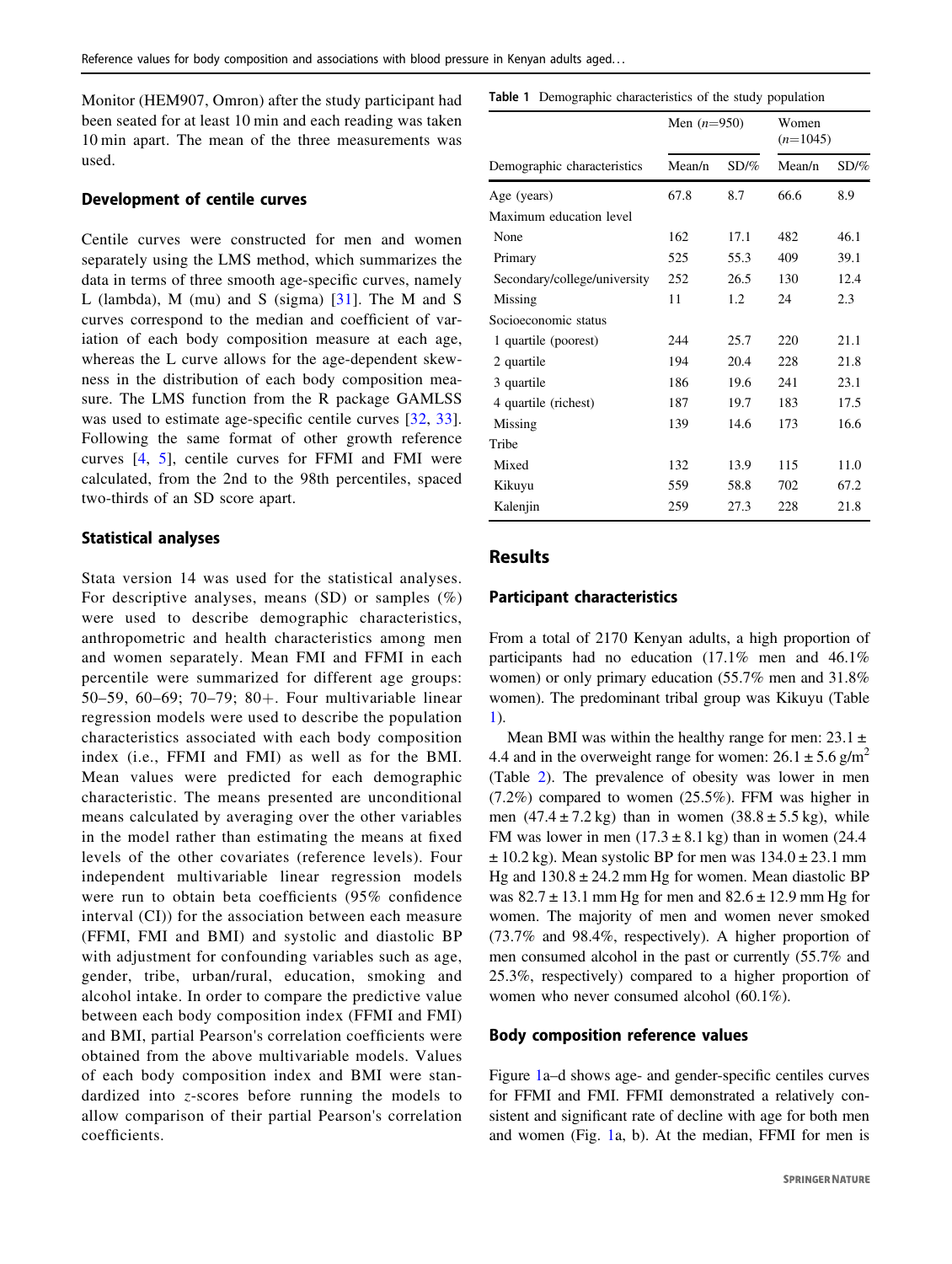<span id="page-3-0"></span>

| Table 2 Health-related participant characteristics |  |  |  |
|----------------------------------------------------|--|--|--|
|----------------------------------------------------|--|--|--|

|                                        | Men $(n=950)$ |      | Women<br>$(n=1045)$ |      |  |
|----------------------------------------|---------------|------|---------------------|------|--|
|                                        | Mean/n        | SD/% | Mean/n              | SD/% |  |
| Weight (kg)                            | 64.7          | 13.5 | 63.2                | 14.8 |  |
| Height (cm)                            | 167.2         | 7.0  | 155.4               | 6.6  |  |
| BMI $(kg/m^2)$                         | 23.1          | 4.4  | 26.1                | 5.6  |  |
| <b>BMI</b> category                    |               |      |                     |      |  |
| Underweight $(<20 \text{ kg/m}^2)$     | 126           | 13.3 | 76                  | 7.3  |  |
| Normal weight $(20-25 \text{ kg/m}^2)$ | 530           | 55.8 | 400                 | 38.3 |  |
| Overweight $(25-30 \text{ kg/m}^2)$    | 226           | 23.8 | 303                 | 29.0 |  |
| Obese $(>30 \text{ kg/m}^2)$           | 68            | 7.2  | 266                 | 25.5 |  |
| $FFM$ $(kg)$                           | 47.4          | 7.2  | 38.8                | 5.5  |  |
| FFMI $(kg/m2)$                         | 16.9          | 2.1  | 16.1                | 1.9  |  |
| FM $(\%)$                              | 25.6          | 7.7  | 37.1                | 8.2  |  |
| $FM$ $(kg)$                            | 17.3          | 8.1  | 24.4                | 10.2 |  |
| FMI $(kg/m2)$                          | 6.2           | 2.9  | 10.1                | 4.1  |  |
| FFM to FM index                        | 3.4           | 1.8  | 1.9                 | 1.0  |  |
| Blood pressure                         |               |      |                     |      |  |
| Systolic (mm Hg)                       | 134.0         | 23.1 | 130.8               | 24.2 |  |
| Diastolic (mm Hg)                      | 82.7          | 13.1 | 82.6                | 12.9 |  |
| Smoking status                         |               |      |                     |      |  |
| Never                                  | 700           | 73.7 | 1,028               | 98.4 |  |
| Former                                 | 125           | 13.2 | 3                   | 0.3  |  |
| Current                                | 97            | 10.2 | 5                   | 0.5  |  |
| Alcohol consumption                    |               |      |                     |      |  |
| Never                                  | 167           | 17.6 | 628                 | 60.1 |  |
| Former                                 | 529           | 55.7 | 332                 | 31.8 |  |
| Current                                | 240           | 25.3 | 65                  | 6.2  |  |

17.3 kg/m<sup>2</sup> at 60 years and declines to  $15.3$  kg/m<sup>2</sup> at 90 years (Supplemental Table 1). The younger women began with a lower FFMI than for men but followed a similar pattern with a median FFMI at 60 years of  $16.4 \text{ kg/m}^2$ declining to  $14.5 \text{ kg/m}^2$  at 90 years.

FMI for men peaked between 60 and 70 years, followed by a gentle decline before stabilizing between 80 and 90 years (Fig. [1c](#page-4-0)). In women, FM shows an on-going decline as age increases (Fig. [1](#page-4-0)d). The decline in men began at 60 years with a lower FMI of 5.7 kg/m<sup>2</sup>, decreasing to 5.3 kg/  $m<sup>2</sup>$  at 90 years. Women however started at 60 years with a median FMI of  $10.7 \text{ kg/m}^2$  and reduced to  $7.9 \text{ kg/m}^2$  at 90 years.

## Sociodemographic correlates of body composition

Multivariable linear regression models were used to investigate associations between each body composition measure and demographic and lifestyle characteristics (Table [3](#page-5-0)). Consistent with the results shown in the centile curves, mean FFMI was significantly lower in older age groups in both men and women, while FMI was significantly lower in older ages only among women. BMI was significantly lower in older age groups among men and women.

Men and women from urban areas had a significantly higher FFMI, FMI and BMI than those from rural areas. Among participants with secondary education and above compared to those with no education, men had significantly higher FFMI and BMI, whereas women had significantly higher FFMI, FMI and BMI. Compared to never smokers, men who currently smoked had significantly lower FFMI, FMI and BMI. Among women, those currently consuming alcohol had a significantly lower FFMI, FMI and BMI compared to those who never consumed alcohol.

## Associations of body composition measures and BMI with BP

Table [4](#page-6-0) shows standardized beta estimates and partial correlation coefficients for the association between each body composition measure and BP after adjustment for age, gender, tribe, urban/rural, education, smoking and alcohol intake. BMI, FFMI and FMI are all positively associated with both systolic and diastolic BP with correlation coefficients ranging from 0.13 to 0.22. After adjusting for body weight the associations were weakened. However, FFMI remained significantly positively associated with higher systolic BP and FMI with higher diastolic BP.

# **Discussion**

This analysis presents novel age- and sex-specific reference curves for body composition (FMI and FFMI) in an older Kenyan population. This study confirms that FFM is lower in both men and women at older ages. FM also declines with age in women while among men the decline starts after 70 years. FMI, FFMI and BMI were all positively associated with systolic and diastolic BP, and after adjusting for body weight, the FFMI remained positively associated with systolic BP whereas the FMI remained positively associated with diastolic BP.

Most reference values for body composition are focused on predominately white populations from Sweden, Switzerland, the United Kingdom and the United States, with only a limited number of other non-white populations, including Japanese, African Americans and Mexican Americans [[9](#page-7-0), [11](#page-7-0), [12,](#page-7-0) [14](#page-7-0), [34,](#page-7-0) [35\]](#page-7-0). To our knowledge, there are no reference values for body composition specifically derived for Black African populations. The Japanese women have the lowest overall FFMI followed by similar FFMI for each age category from the Kenyan and Swedish populations; both the White and African American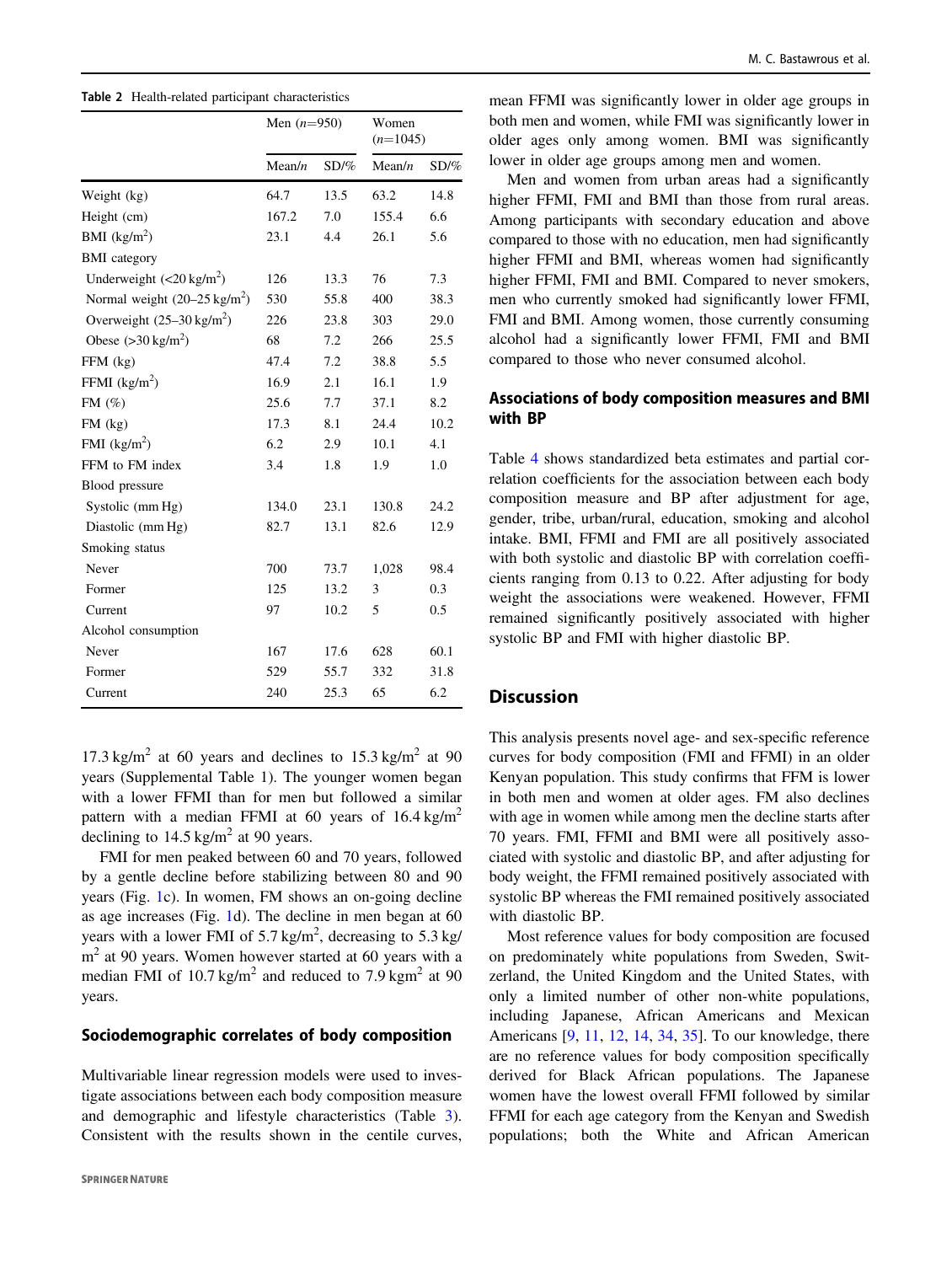<span id="page-4-0"></span>

Fig. 1 Age- and sex-specific centile reference curves for fat-free mass (FFM) and fat mass (FM) adjusted for height

populations have the overall highest FFMI across the age categories. For men, the Kenyan population has lowest mean FFMI for each age category followed closely by the Japanese population. The male Swedish and both American populations have significantly higher FFMI for each age category. All ethnicities show a trend towards gradual decreasing FFMI for men, whereas those of United States and Sweden show a more static trend for women with a gradual decline in the Kenyan and Japanese populations. The overall lower FFMI and more rapid decline with age observed in the Kenyan cohort for both men and women compared to other studies may be due in part to poorer nutrition, particularly protein intake; between 2005 and 2007, dietary protein consumption for Kenya was 58 g/ person/day and for United Kingdom, Sweden, United States and Japan was 104, 107, 114 and 92 g/person/day respectively [\[36](#page-7-0)]. Other potential explanations may include higher incidence of disease both infectious and non-communicable, and lower physical activity levels which may be related to comorbidity restriction. However, the differences in the trends observed highlights the need for ethnic-specific reference data on body composition.

The Swedish data show the population FMI to increase between 50 and 61 years and over 75 years [[14\]](#page-7-0). In a slightly older Japanese population of women there was little change in FMI from  $65$  years to  $85+$  years, and this is in contrast to our Kenyan women aged over 55 years in whom FMI progressively declines. Among Swedish men, the FMI increases by  $1 \text{ kg/m}^2$  between the two age groups, whereas the Kenyan men exhibited a marginal decline in FMI with age and are more similar to the Japanese older male population who demonstrated a marginal decrease by 85+ years following a small increase at 75 years [[11\]](#page-7-0). However, the sample size is small, limiting a more detailed interpretation.

Our second objective was to explore the relationship between FFMI and FMI with BP. Our models suggest both FFMI and FMI are positively associated with diastolic and systolic BP. However, there was no evidence to suggest that FMI and FFMI were superior to measurement of BMI alone. These findings are consistent with others studies that show that simple anthropometric measures such as BMI or waist circumference are strongly associated with obesityrelated health risk factors such as high BP [\[37](#page-7-0), [38\]](#page-7-0). BMI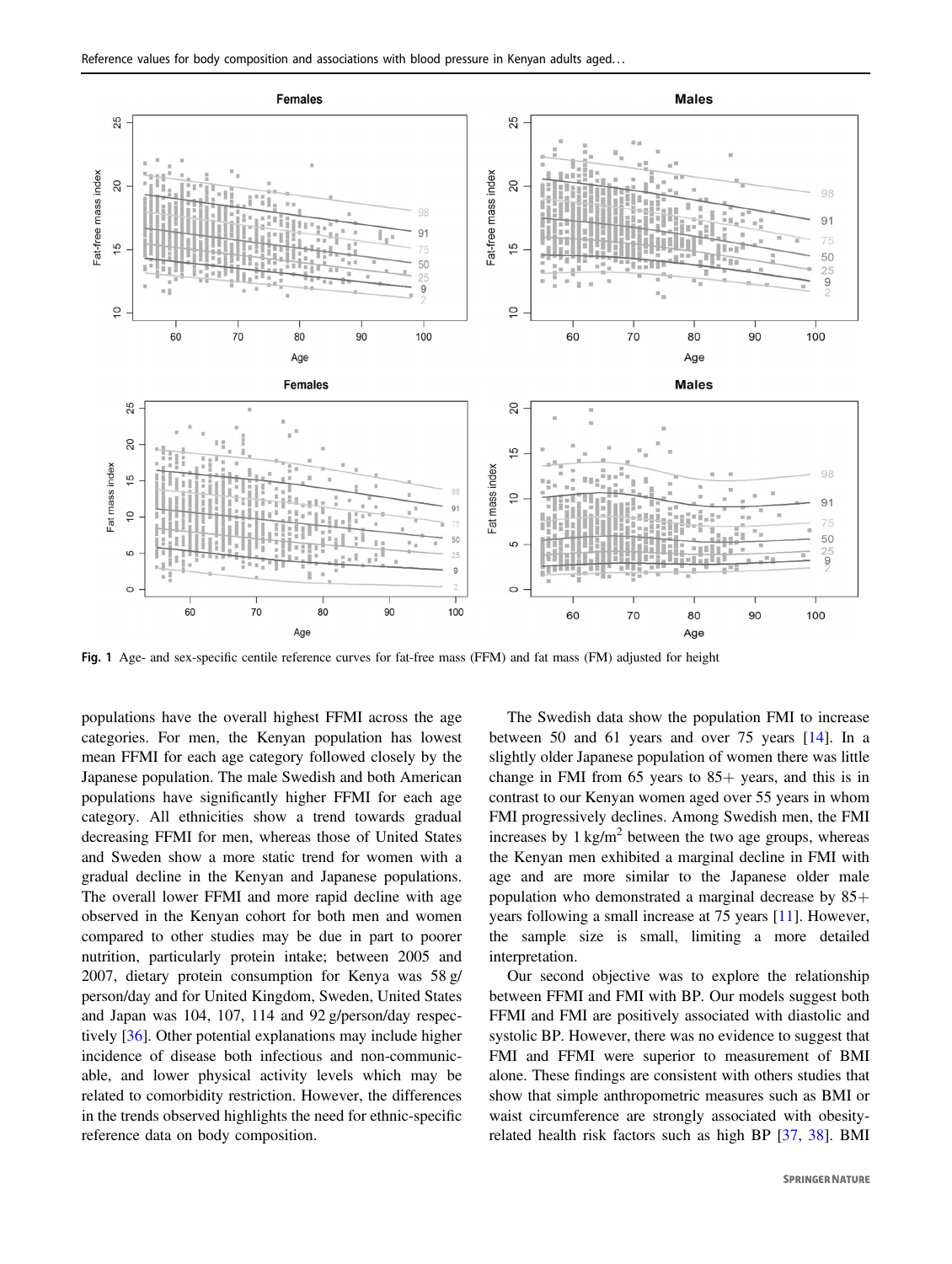<span id="page-5-0"></span>Table 3 Estimated marginal mean  $(SE)^{a}$  from descriptive models of participant characteristics in association with body composition status

|                                             | <b>FFMI</b> |        |         |        | <b>FMI</b> |        |         | FFM to FM |         |        |         | BMI    |         |        |         |        |
|---------------------------------------------|-------------|--------|---------|--------|------------|--------|---------|-----------|---------|--------|---------|--------|---------|--------|---------|--------|
|                                             | Men         |        | Women   |        | Men        |        | Women   |           | Men     | Women  |         |        | Men     |        | Women   |        |
|                                             | Mean SE     |        | Mean SE |        | Mean SE    |        | Mean SE |           | Mean SE |        | Mean SE |        | Mean SE |        | Mean SE |        |
| Age group                                   |             |        |         |        |            |        |         |           |         |        |         |        |         |        |         |        |
| 60 ( $n = 1314$ from 55–69 years)           | 17.3        | 0.1    | 16.3    | 0.1    | 6.3        | 0.1    | 10.3    | 0.2       | 3.4     | 0.1    | 1.9     | 0.0    | 23.5    | 0.2    | 26.7    | 0.2    |
| 70 ( $n = 466$ from 70–79 years)            | 16.8        | $0.1*$ | 15.9    | $0.1*$ | 6.2        | 0.1    | 9.9     | $0.1*$    | 3.4     | 0.1    | 1.9     | 0.0    | 23.0    | $0.1*$ | 25.9    | $0.2*$ |
| 80 ( $n = 188$ from 70–79 years)            | 16.4        | $0.1*$ | 15.5    | $0.1*$ | 6.1        | 0.2    | 9.5     | $0.2*$    | 3.3     | 0.1    | 2.0     | 0.1    | 22.5    | $0.3*$ | 25.1    | $0.3*$ |
| 90 ( $n = 27$ from 70–79 years)             | 16.0        | $0.2*$ | 15.1    | $0.2*$ | 6.0        | 0.3    | 9.1     | $0.4*$    | 3.2     | 0.2    | 2.0     | 0.1    | 22.0    | $0.4*$ | 24.3    | $0.5*$ |
| Tribe                                       |             |        |         |        |            |        |         |           |         |        |         |        |         |        |         |        |
| Mixed $(n = 247)$                           | 17.1        | 0.2    | 16.0    | 0.2    | 5.8        | 0.3    | 9.6     | 0.4       | 3.7     | 0.2    | 2.0     | 0.1    | 22.9    | 0.4    | 25.6    | 0.6    |
| Kikuyu $(n = 1261)$                         | 17.1        | 0.1    | 16.1    | 0.1    | 6.4        | $0.1*$ | 10.2    | 0.1       | 3.3     | $0.1*$ | 1.8     | 0.0    | 23.5    | 0.2    | 26.3    | 0.2    |
| Kalenjin ( $n = 487$ )                      | 16.6        | $0.1*$ | 16.0    | 0.1    | 5.8        | 0.2    | 9.9     | 0.3       | 3.5     | 0.1    | 2.0     | 0.1    | 22.4    | 0.3    | 25.9    | 0.4    |
| Residence                                   |             |        |         |        |            |        |         |           |         |        |         |        |         |        |         |        |
| Rural ( $n = 1506$ )                        | 16.7        | 0.1    | 15.9    | 0.1    | 5.8        | 0.1    | 9.7     | 0.1       | 3.5     | 0.1    | 1.9     | 0.0    | 22.5    | 0.2    | 25.6    | 0.2    |
| Urban $(n = 489)$                           | 17.5        | $0.1*$ | 16.5    | $0.1*$ | 7.3        | $0.2*$ | 11.3    | $0.3*$    | 3.0     | $0.1*$ | 1.9     | 0.1    | 24.8    | $0.3*$ | 27.9    | $0.4*$ |
| Education                                   |             |        |         |        |            |        |         |           |         |        |         |        |         |        |         |        |
| None $(n = 644)$                            | 16.5        | 0.2    | 15.8    | 0.1    | 6.1        | 0.2    | 9.3     | 0.2       | 3.4     | 0.2    | 2.0     | 0.0    | 22.6    | 0.4    | 25.1    | 0.3    |
| Primary $(n = 934)$                         | 16.9        | $0.1*$ | 16.3    | $0.1*$ | 6.0        | 0.1    | 10.5    | $0.2*$    | 3.5     | 0.1    | 1.8     | $0.1*$ | 22.9    | 0.2    | 26.8    | $0.3*$ |
| Secondary/college/university $(n =$<br>382) | 17.4        | $0.1*$ | 16.5    | $0.2*$ | 6.6        | 0.2    | 11.5    | $0.4*$    | 3.2     | 0.1    | 1.6     | $0.1*$ | 24.0    | $0.3*$ | 28.1    | $0.5*$ |
| Smoking                                     |             |        |         |        |            |        |         |           |         |        |         |        |         |        |         |        |
| Never $(n = 1728)$                          | 17.1        | 0.1    | 16.1    | 0.1    | 6.4        | 0.1    | 10.1    | 0.1       | 3.3     | 0.1    | 1.9     | 0.0    | 23.5    | 0.2    | 26.2    | 0.2    |
| Former $(n = 128)$                          | 16.8        | 0.2    | 15.3    | 1.0    | 6.3        | 0.3    | 10.1    | 2.2       | 3.5     | 0.2    | 1.7     | 0.6    | 23.1    | 0.4    | 25.4    | 3.0    |
| Current $(n = 102)$                         | 15.6        | $0.2*$ | 15.2    | 0.8    | 4.5        | $0.3*$ | 8.6     | 1.7       | 4.1     | $0.2*$ | 2.8     | $0.4*$ | 20.2    | $0.4*$ | 23.8    | 2.3    |
| Alcohol intake                              |             |        |         |        |            |        |         |           |         |        |         |        |         |        |         |        |
| Never $(n = 795)$                           | 17.1        | 0.2    | 16.2    | 0.1    | 6.3        | 0.2    | 10.2    | 0.2       | 3.5     | 0.1    | 1.9     | 0.0    | 23.3    | 0.3    | 26.4    | 0.2    |
| Former $(n = 861)$                          | 17.0        | 0.1    | 16.0    | 0.1    | 6.2        | 0.1    | 10.1    | 0.2       | 3.3     | 0.1    | 1.9     | 0.1    | 23.2    | 0.2    | 26.0    | 0.3    |
| Current $(n = 305)$                         | 16.8        | 0.1    | 15.4    | $0.2*$ | 6.0        | 0.2    | 8.6     | $0.5*$    | 3.5     | 0.1    | 2.3     | $0.1*$ | 22.7    | 0.3    | 24.0    | $0.7*$ |

 $*P < 0.05$ 

<sup>a</sup> Results are estimated marginal means (SE) from multivariable linear regression models that included each body composition measure or BMI as the outcome and the demographic characteristics as predictors

remains an inexpensive, easy to implement measure that is strongly associated with increased risk of components of the metabolic syndrome [\[39](#page-7-0), [40](#page-7-0)] and thus an important screening tool.

The main strength of this study is the focus on older people in Kenya, while previous studies including African ethnicities have all included African Americans. We are unable to account for any bias that may have been imposed in using a follow-up subsample of the cohort, and generally those not included were those whom had died, moved away, were not located or were located but did not come to the examination. This may have affected the representativeness of the initial population sample. BIA was used to measure body composition because it is cheaper and easier to use in the field than reference techniques. BIA has been compared against reference methods such as whole-body dual energy X-ray absorptiometry showing high correlations [\[41](#page-7-0)–[43](#page-7-0)], but it is less accurate at an individual level, especially at very high BMIs [\[43](#page-7-0)]. Moreover, the bioimpedance measures of body composition rely on predictive algorithms developed using data from diverse populations, mostly Caucasians. However, uncertainty remains over whether these estimates are less accurate for this Kenyan population [\[44](#page-7-0)]. Also, the reference values presented in this study are specific to the particular scale used.

An additional limitation is that we used measures of FFM rather than SMM. FFM includes SMM but also organ weight and other non-fat components such as bone mass, while SMM specifically is a more important tissue for the maintenance of glucose homeostasis and potentially a stronger biomarker for metabolic health [[45\]](#page-7-0). While FFM and SMM are strongly correlated, we can only infer that the individuals in the lower centiles may have sarcopenia, a known risk factor for disability, independent of morbidity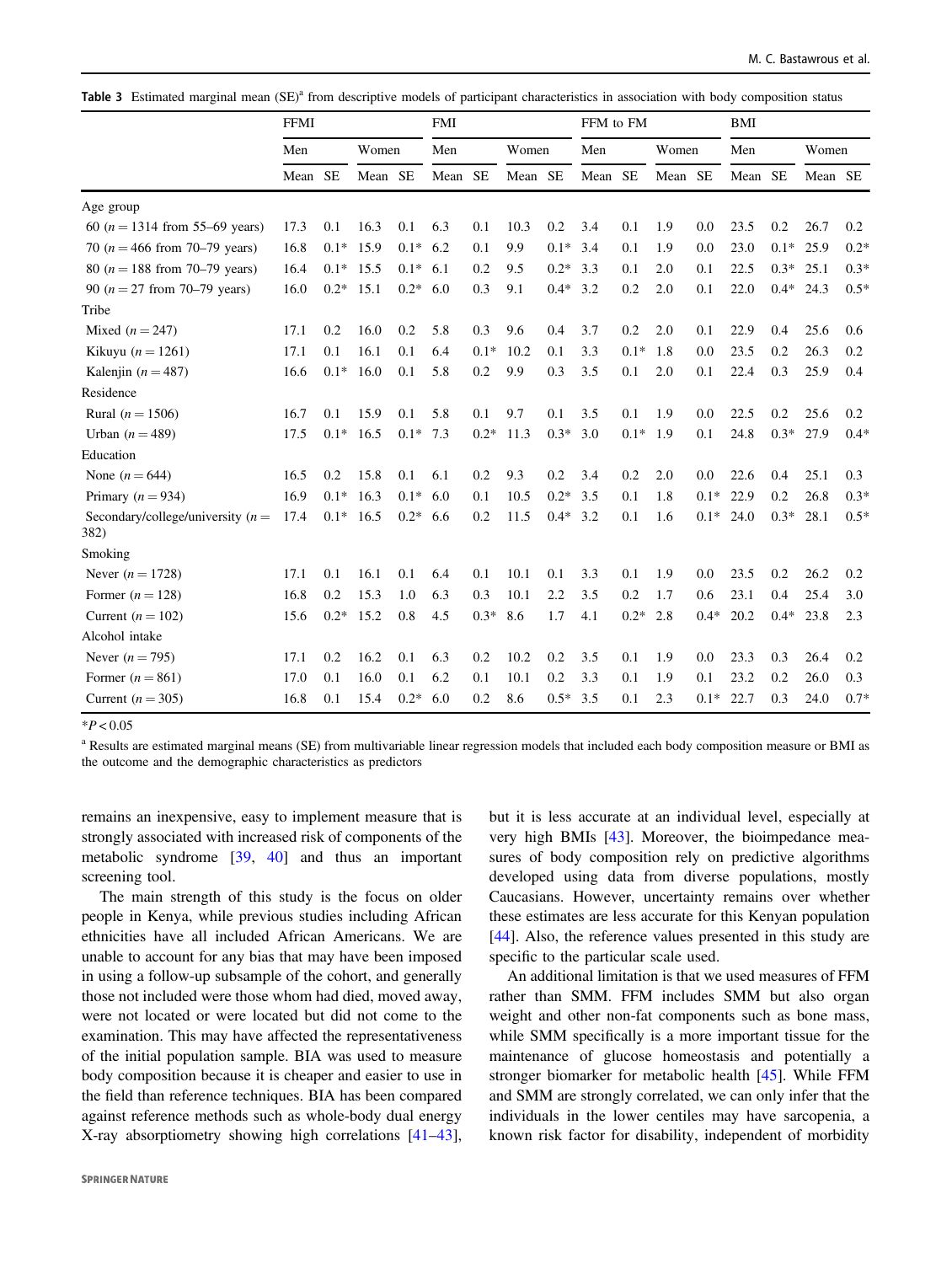<span id="page-6-0"></span>

|  | Table 4 Standardized beta coefficients and partial correlations <sup>a</sup> relating each body mass measure with BP |  |  |  |  |  |  |  |  |  |  |  |  |
|--|----------------------------------------------------------------------------------------------------------------------|--|--|--|--|--|--|--|--|--|--|--|--|
|--|----------------------------------------------------------------------------------------------------------------------|--|--|--|--|--|--|--|--|--|--|--|--|

|             | Systolic BP |      |         |      | Diastolic BP |      |      |         |      |       |  |  |
|-------------|-------------|------|---------|------|--------------|------|------|---------|------|-------|--|--|
|             | r           | Beta | 95% CI  |      | P            | r    | Beta | 95% CI  |      | P     |  |  |
| Model $1b$  |             |      |         |      |              |      |      |         |      |       |  |  |
| BMI         | 0.15        | 3.98 | 2.81    | 5.16 | 0.000        | 0.22 | 3.23 | 2.59    | 3.87 | 0.000 |  |  |
| <b>FFMI</b> | 0.15        | 3.64 | 2.55    | 4.74 | 0.000        | 0.18 | 2.39 | 1.79    | 2.99 | 0.000 |  |  |
| <b>FMI</b>  | 0.13        | 3.22 | 2.13    | 4.31 | 0.000        | 0.21 | 2.86 | 2.26    | 3.45 | 0.000 |  |  |
| Model $2c$  |             |      |         |      |              |      |      |         |      |       |  |  |
| <b>FFMI</b> | 0.07        | 2.61 | 1.03    | 4.18 | 0.001        | 0.04 | 0.68 | $-0.18$ | 1.54 | 0.119 |  |  |
| FMI         | 0.03        | 1.51 | $-0.61$ | 3.63 | 0.162        | 0.06 | 1.60 | 0.45    | 2.75 | 0.006 |  |  |

<sup>a</sup> Results are r (partial Pearson's correlation coefficient) and standardized beta coefficients (95% CI)

<sup>b</sup> Model 1 adjust for age, gender, tribe, urban/rural, education, smoking and alcohol intake

<sup>c</sup> Model 2 includes body weight (kg) plus all the other covariates included in model 1

[1]. Nonetheless, this type of population-specific reference data for body composition in the elderly could potentially be used in health checks to identify individuals who may be at risk of sarcopenia, or to monitor changes in body composition over time to identify people with disproportionate losses of FFM, which may lead to frailty. Further research is needed into the relationship between FMI or FFMI and clinical outcomes in prospective cohorts, especially among people of non-Caucasian ethnicity given the known discrepancies between BMI and body composition across different ethnic groups [[46\]](#page-7-0) in order to identify clinical thresholds for intervention.

# Conclusion

This study presents novel reference data for FM and FFM in an older Kenyan population and confirmed that FFM is lower in both men and women with increasing age. It also shows a significant decline in FM in women with a smaller decline in men. FMI, FFMI and BMI were all positively associated with systolic and diastolic BP. Both FFMI and FMI show similar associations to those observed with BMI. The trends observed in the Kenyan population may be related to ethnic differences in body composition and highlights the need for ethnic-specific reference data on body composition. Further research should also consider the prospective associations with health, including frailtyrelated outcomes.

Funding This study was supported by the Medical Research Council, Fight for Sight, British Council for the Prevention of Blindness and International Glaucoma Association. MJB is supported by the Wellcome Trust (Grant Number 098481/Z/12/Z). SAJ and CP are funded by the National Institute for Health Research (NIHR) Collaboration for Leadership in Applied Health Research and Care Oxford at Oxford Health NHS Foundation Trust. The views expressed are those of the author(s) and not necessarily those of the NHS, the NIHR or the Department of Health.

## Compliance with ethical standards

Conflict of interest The authors declare that they have no conflict of interest.

Open Access This article is licensed under a Creative Commons Attribution 4.0 International License, which permits use, sharing, adaptation, distribution and reproduction in any medium or format, as long as you give appropriate credit to the original author(s) and the source, provide a link to the Creative Commons license, and indicate if changes were made. The images or other third party material in this article are included in the article's Creative Commons license, unless indicated otherwise in a credit line to the material. If material is not included in the article's Creative Commons license and your intended use is not permitted by statutory regulation or exceeds the permitted use, you will need to obtain permission directly from the copyright holder. To view a copy of this license, visit [http://creativecommons.](http://creativecommons.org/licenses/by/4.0/) [org/licenses/by/4.0/](http://creativecommons.org/licenses/by/4.0/).

# References

- 1. Baumgartner RN, Koehler KM, Gallagher D, Romero L, Heymsfield SB, Ross RR, et al. Epidemiology of sarcopenia among the elderly in New Mexico. Am J Epidemiol. 1998;147:755–63.
- 2. Kyle UG, Schutz Y, Dupertuis YM, Pichard C. Body composition interpretation. Contributions of the fat-free mass index and the body fat mass index. Nutrition. 2003;19:597–604.
- 3. Lukaski HC, Johnson PE, Bolonchuk WW, Lykken GI. Assessment of fat-free mass using bioelectrical impedance measurements of the human body. Am J Clin Nutr. 1985;41:810–7.
- 4. McCarthy HD, Cole TJ, Fry T, Jebb SA, Prentice AM. Body fat reference curves for children. Int J Obes (Lond). 2006;30:598–602.
- 5. McCarthy HD, Samani-Radia D, Jebb SA, Prentice AM. Skeletal muscle mass reference curves for children and adolescents. Pediatr Obes. 2014;9:249–59.
- 6. Dey DK, Bosaeus I, Lissner L, Steen B. Body composition estimated by bioelectrical impedance in the Swedish elderly. Development of population-based prediction equation and reference values of fat-free mass and body fat for 70- and 75-y olds. Eur J Clin Nutr. 2003;57:909–16.
- 7. Saragat B, Buffa R, Mereu E, De Rui M, Coin A, Sergi G, et al. Specific bioelectrical impedance vector reference values for assessing body composition in the Italian elderly. Exp Gerontol. 2014;50:52–56.